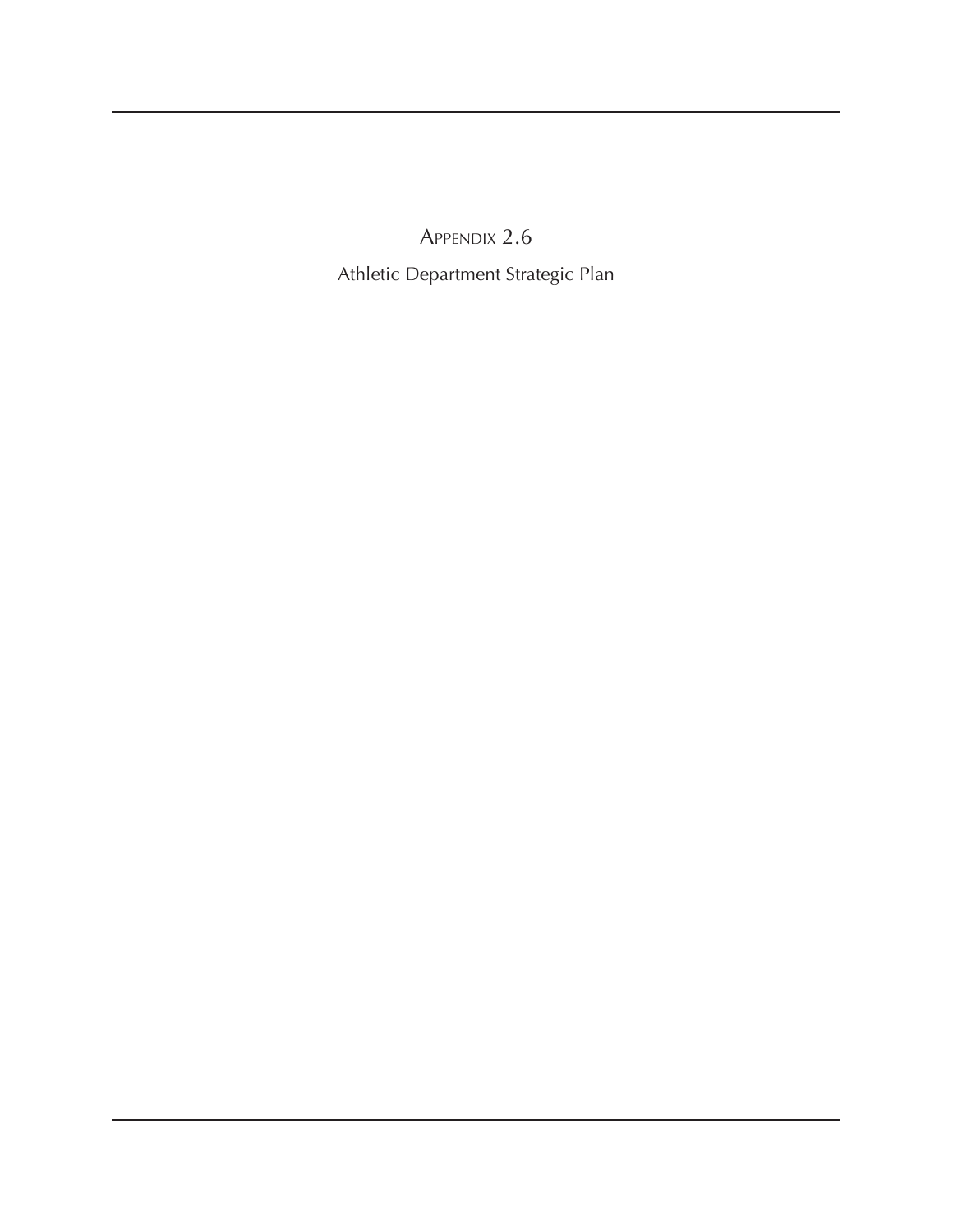#### W E S T E R N W A S H I N G T O N U N I V E R S I T Y

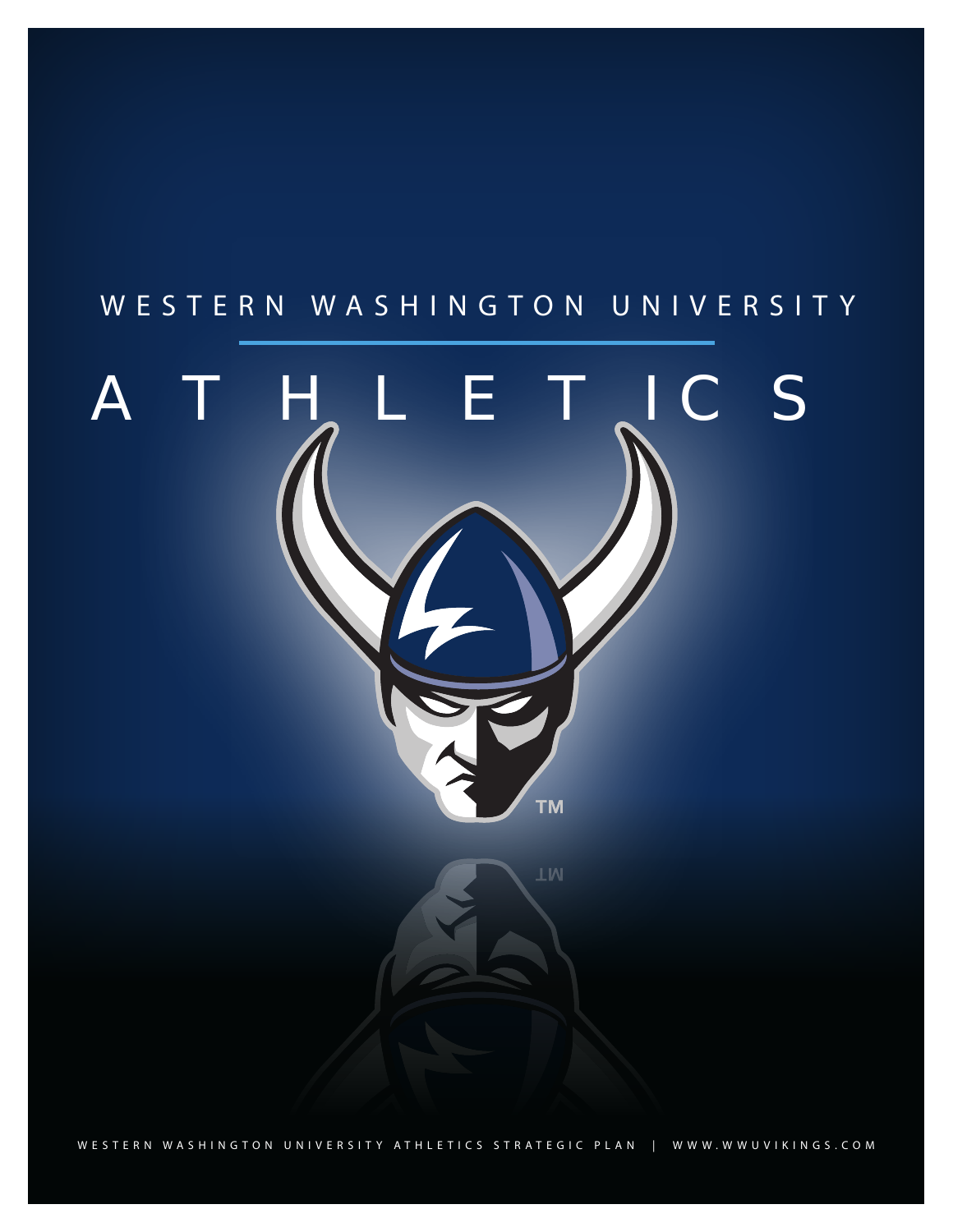M I S S I O N S T A T E M E N T A N D G U I D I N G P R I N C I P L E S

#### I N T E R C O L L E G I A T E A T H L F T L C S A N D L E A R N I N G

#### E X C E L L E N C E W I T H I N T E G R I T Y

#### M I S S I O N

Teaching and learning at Western Washington University link the classroom to all aspects of student life, including Intercollegiate Athletics.

The mission of Intercollegiate Athletics is three-fold:

- 1. To compete in a broad spectrum of sports at the highest competitive NCAA Division II level attainable
- 2. To compete with integrity
- 3. To link athletics participation to all aspects of learning within the University

#### GUIDING PRINCIPLES

These principles shall guide the administration and implementation of Western Washington University's Intercollegiate Athletics program:

- 1. To conduct the athletics program ethically within the spirit and letter of institutional, conference and NCAA rules and regulations
- 2. To establish and maintain an environment in which athletic activities are conducted as an integral part of the student-athlete's academic experience
- 3. To establish and maintain an environment that values cultural diversity and gender equity among student-athletes and intercollegiate department staff
- 4. To protect the health of, and provide a safe environment for, student-athletes
- 5. To establish and maintain an environment that fosters a positive relationship between student-athletes and coaches

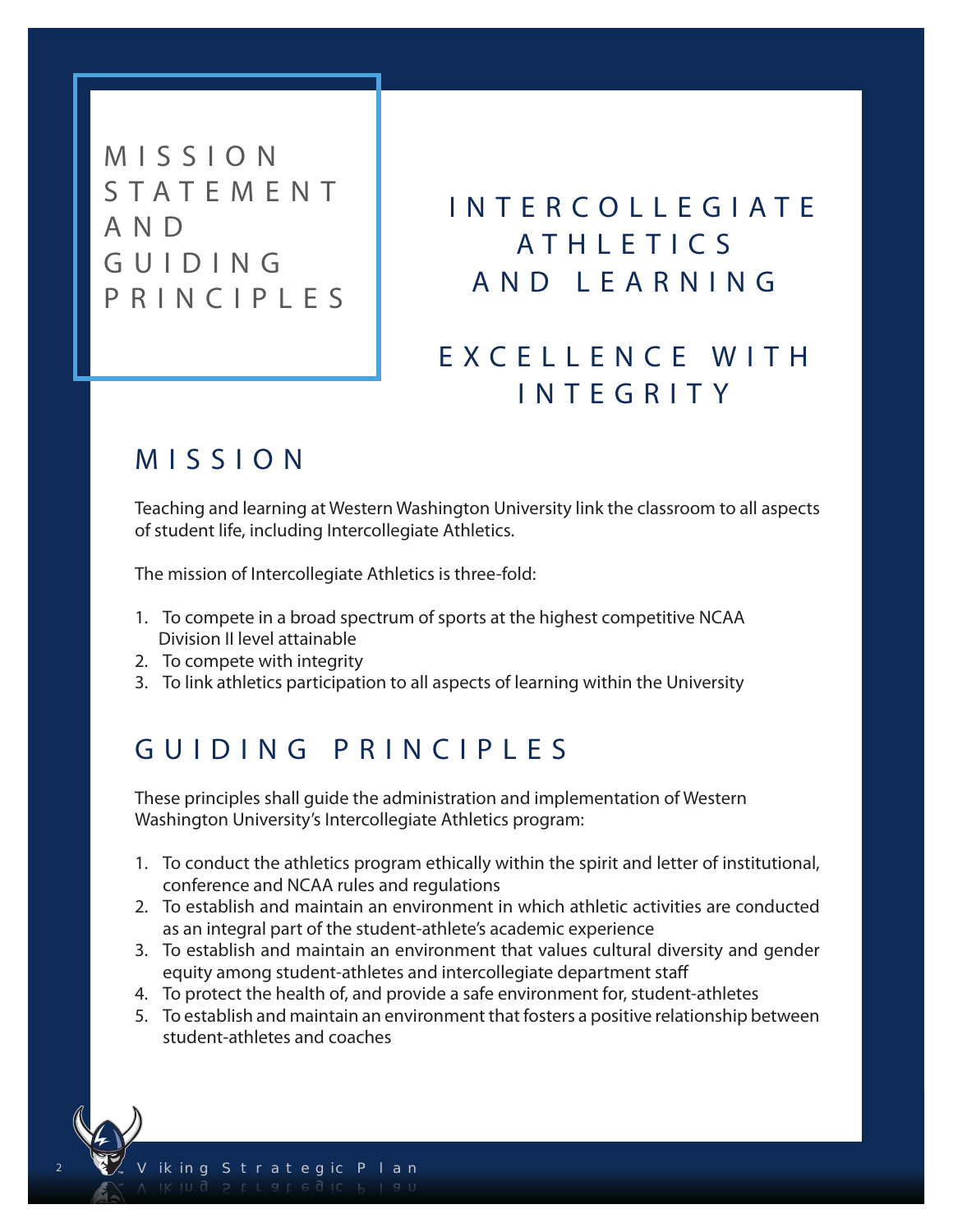#### W W U  $\blacksquare$ A T H L E T I C S are will be a vertex or at h $\Lambda$  institution. • Ethically, we will play by the rules. Period. GOALS

#### U N P A R A L L E L E D E X C E L L E N C E # 1 A C A D E M I C E X C E L L E N C E

• Athletically, we will compete and win with a watchful eye on the well-being of both our student-WWU Student-Athletes will excel in the classroom. They will meet or exceed all WWU, GNAC and NCAA II expectations for academic performance

#### # 2 A T H L E T I C E X C E L L E N C E

enable our student-athletes necessary to enable our student-athletes necessary to enable our student-athletes and compete at the highest level and to achieve unparalleled excellence. The highest Athletic Conference all-sports ervice our factor we will provide our factor of the best game-day experience and the best game-day experience and the best game-day experience and the best game-day experience and the best game-day experiment of the best g trophy each year

#### # 3 S T U D E N T - A T H L E T E E X P E R I E N C E

Offer WWU student-athletes the best NCAA II experience in the country

#### # 4 R E S O U R C E D E V E L O P M E N T

Continue to enhance monetary and non monetary resources to WWU Athletics through donations, corporate sponsorships, community partnerships, ticket sales, and special events

#### # 5 FACILITIES

Develop a master facilities plan for Athletics to address both short-term and long-term needs

#### # 6 C O M M U N I C A T I O N

Enhance communication with all WWU constituencies: student-athletes, coaches, students, faculty & staff, alumni, donors, ticket holders, business community and media

#### # 7 T R A D I T I O N

Celebrate and enhance WWU's traditions

#### # 8 C O M M U N I T Y R E L A T I O N S

Develop a comprehensive community relations plan to ensure student-athletes, coaches and staff actively participates in community service programs

#### $# 9$  TITLE IX

Continue WWU's commitment to Title IX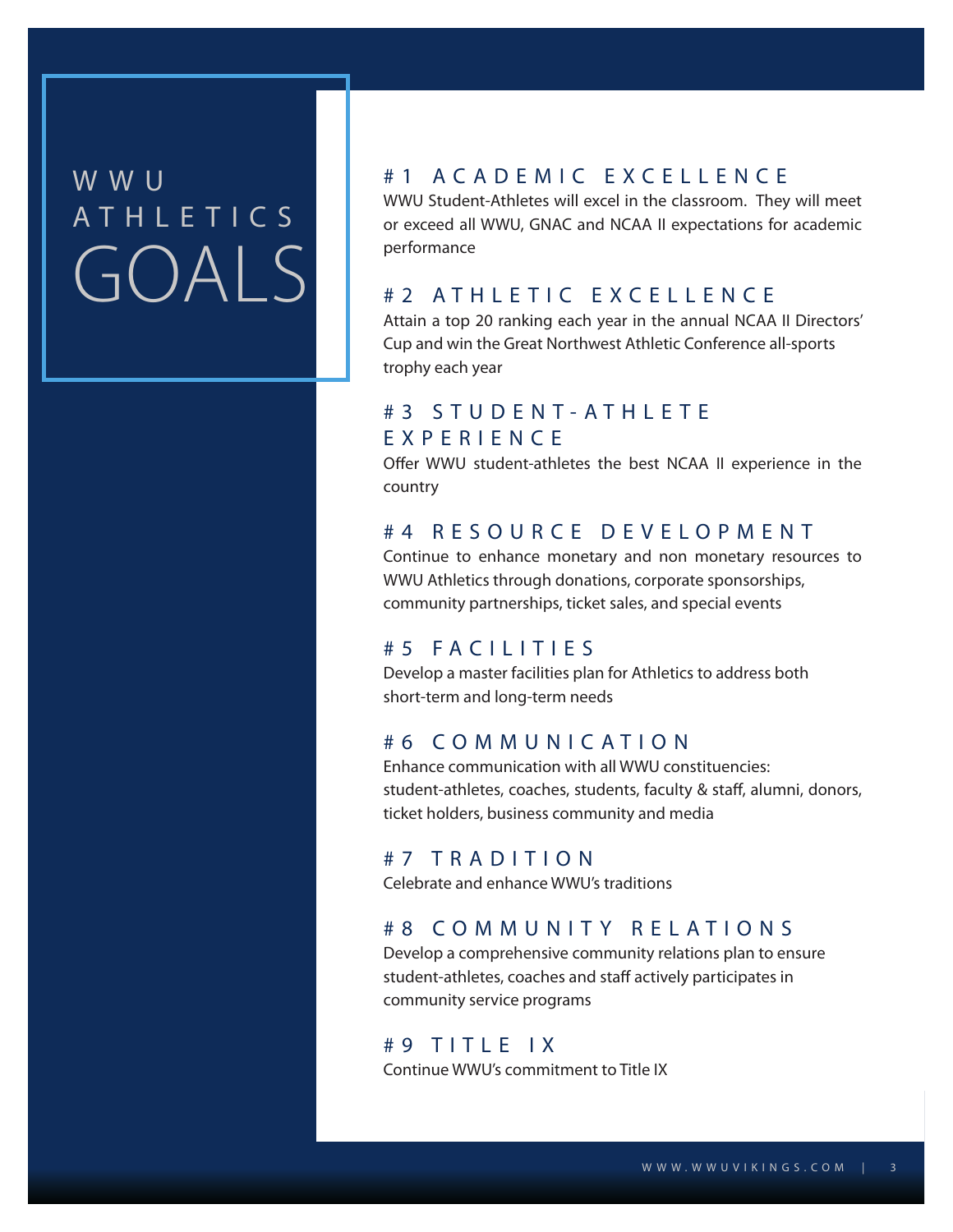## 1 G O A L ONE

#### A C A D E M I C E X C E L L E N C E

#### G O A L :

WWU Student-Athletes will excel in the classroom. They will meet or exceed all WWU, GNAC and NCAA II expectations for academic performance.

#### .  $STRATEGIES:$

#### Areas to maintain

- 1. Recruit student-athletes who are academically prepared to succeed WWU
- 2. Continue to communicate academic achievements of student-athletes to all constituencies
- 3. Provide laptop computers for student-athlete use
- 4. Utilize ASR, graduation rates and GPA statistics to assess overall goal

#### Areas to enhance

- 1. Assess relationships and strengthen collaboration with Academic Support Services
	- Academic Advising / Tutorial Center
	- Admissions
	- Scholarship Center
	- Career Center
	- Student Outreach Services
	- disAbility Resources
- 2. Enhance communication with student-athletes about expectations and services offered to achieve academic excellence
	- Enhance student-athlete handbook
	- Utilize web site, e-mail and text messaging service to inform student-athletes
- 3. Enhance technology resources for student-athletes
	- Upgrade computer equipment and facilities (workstations)
	- Identify areas in Carver Gym / High Street Hall

#### New initiatives

4

1. Establish faculty mentoring program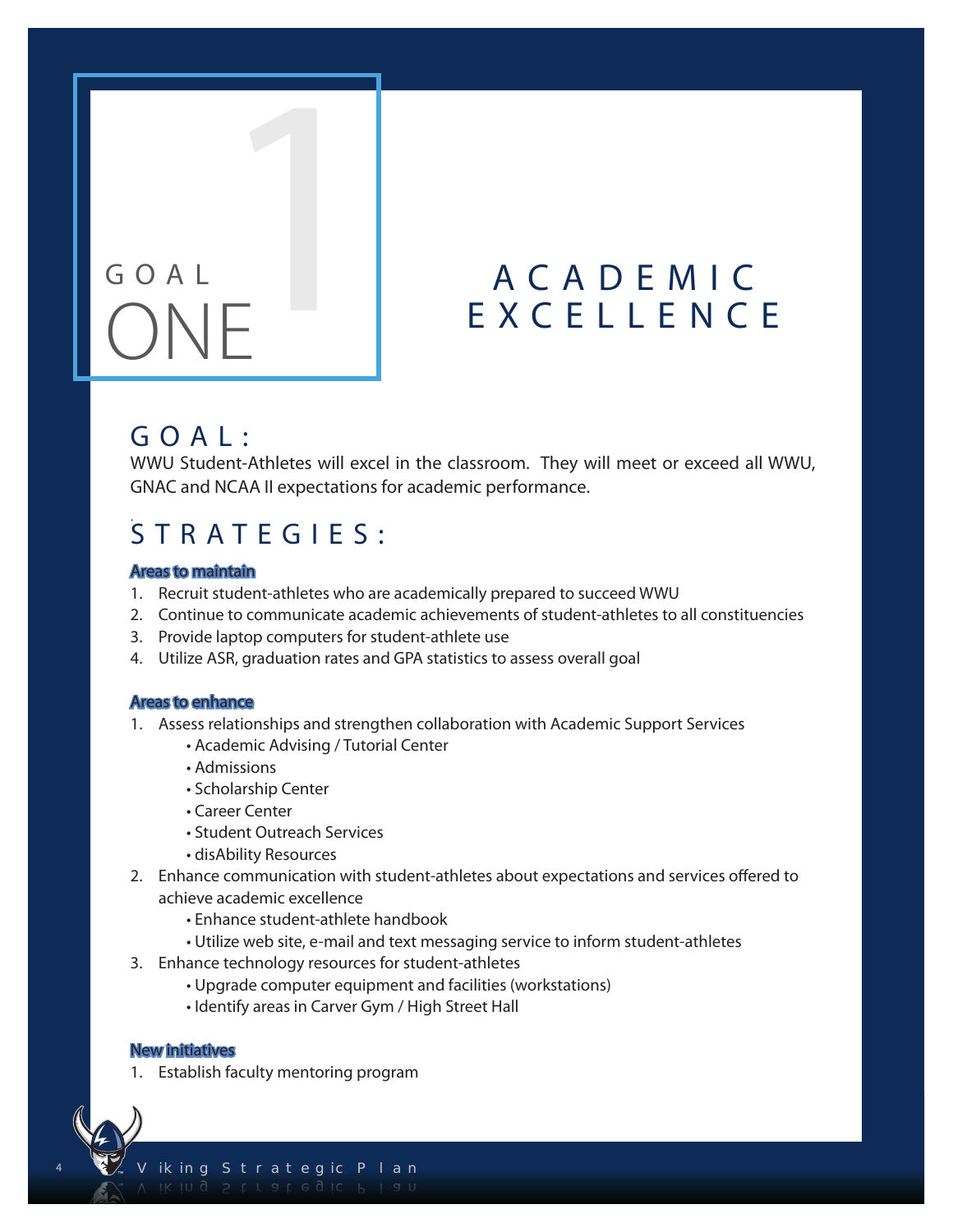# A T H L E T I C<br>E X C E L L E N C E ATHLETIC<br>EXCELLENCE<br>TWO

#### G O A L :

Attain a top 20 ranking each year in the annual NCAA II Directors' Cup and win the Great Northwest Athletic Conference all-sports trophy each year

#### S T R A T E G I E S :

#### Areas to maintain

- 1. Recruit student-athletes who are prepared to compete athletically and academically at WWU and NCAA II
	- Work with Admissions to highlight Athletics on campus
- 2. Provide the coaching staff necessary to recruit and coach quality student-athletes
	- Assess administrative, coaching staff, and support staff levels for each sport with benchmarks consistent with top-10 teams in the country
	- Conduct research to set benchmarks

#### Areas to enhance

- 1. Add / upgrade facilities for practice and games (see Facilities Goal)
- 2. Coaches and staff continuing education
	- Allow for travel to conventions and clinics
- 3. Increase recruiting budgets to allow for regional recruiting
	- Coaches to provide recruiting needs
- 4. Improve scheduling for team competition
	- Identify possible scheduling options and approximate costs
		- Spring sports travel for early competition
		- Spring competition for fall sports
- 5. Assess equipment and apparel levels/future needs for each sport
	- Need equitable levels for basic uniform needs

TWO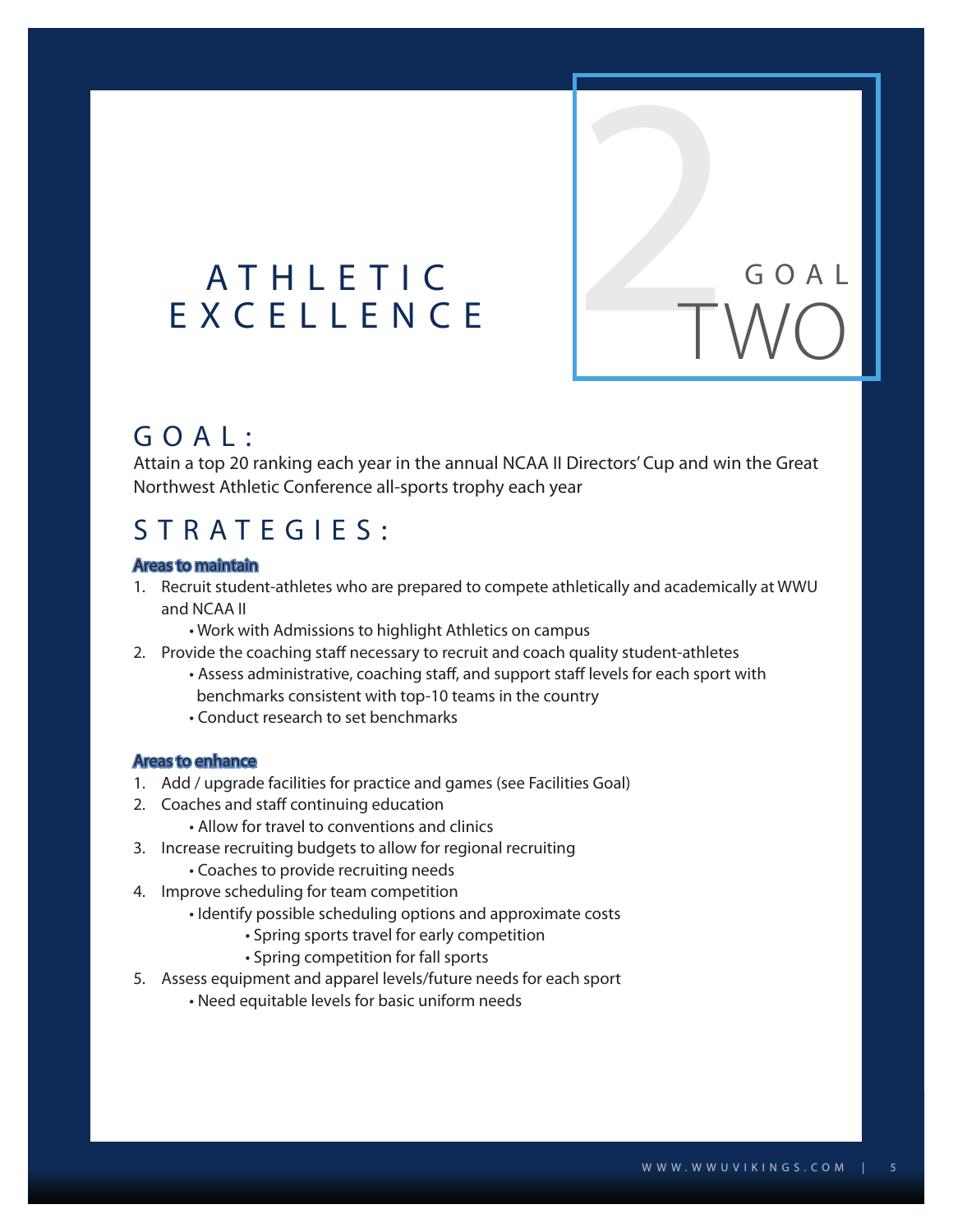### $G O A l$ THREE

## S T U D E N T -<br>A T H L E T E A TUDENT E X P E R I E N C E

#### G O A L :

Offer WWU Student-Athletes the best NCAA II experience in the country

#### S T R A T E G I E S :

#### Areas to maintain

- 1. Provide the best and safest equipment and uniforms
	- Utilize Prostock / adidas partnership
- 2. Provide the best in strength training and conditioning
	- Parberry Fitness Center varsity athletes only
	- Custom workouts for each sport
- 3. Provide the best in sports medicine

#### Areas to enhance

- 1. Training Room
	- Expand Facilities (see Facilities Goal)
	- Eliminate the student-athlete health fee
- 2. Increase travel budgets and assess cost impact of the following areas:
	- Assess proper modes of transportation for entire length of trips
	- Lodging (2 per room for all sports)
	- Gradual per diem increase from \$22 to \$30 and establish method for tipping
	- Changing airline travel rules and cost impact
- 3. Facilitate and encourage involvement in community service
	- Provide education on the importance of volunteering
	- Work with Student-Athlete Advisory Committee (SAAC) in taking the lead in this area
	- Tie in with overall Community Relations goal
- 4. Enhance the Student Athlete Advisory Committee (SAAC)
	- Conduct monthly meetings to address student-athlete concerns and keep lines of communication open
	- Establish community relations plan (see Community Relations Goal)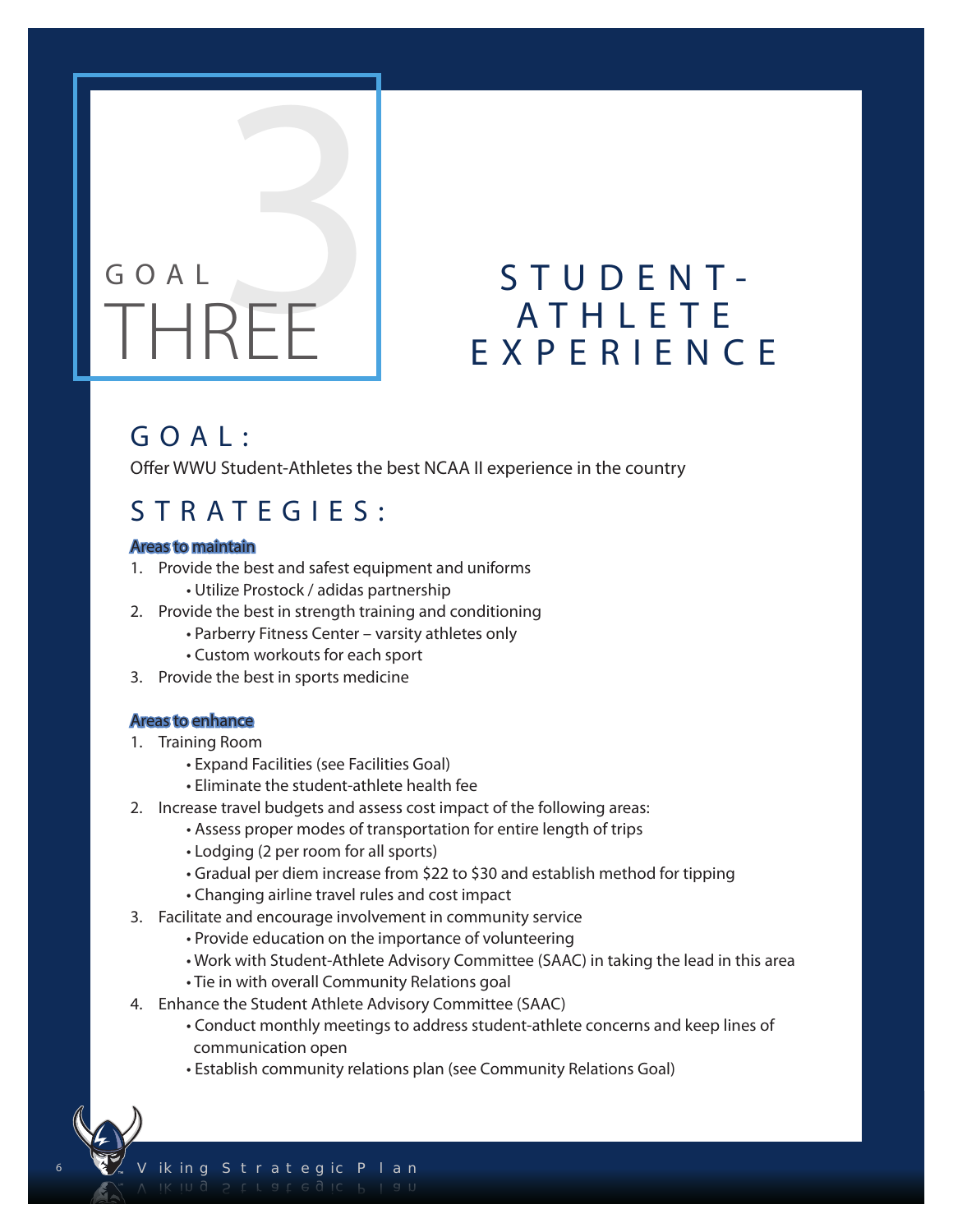#### S T U D E N T - A T H L E T E E X P E R I E N C E

#### S T R A T E G I E S :

#### Areas to enhance (continued)

- 5. Establish educational workshops / seminars
	- Career development, healthy relationships, finances, etc.
	- Collaborate with Leadership Development Program on campus
	- Work with nutritionists on campus to establish proper diet for fitness goals
	- Partner with WWU offices, NCAA and local business to bring speakers to campus

#### New initiatives

- 1. Establish priority registration for student-athletes
- 2. Establish a plan to address housing and food for fall sports prior to the start of school
- 3. Establish a department-wide volunteer day/project

**S**<br>THREE

G O A L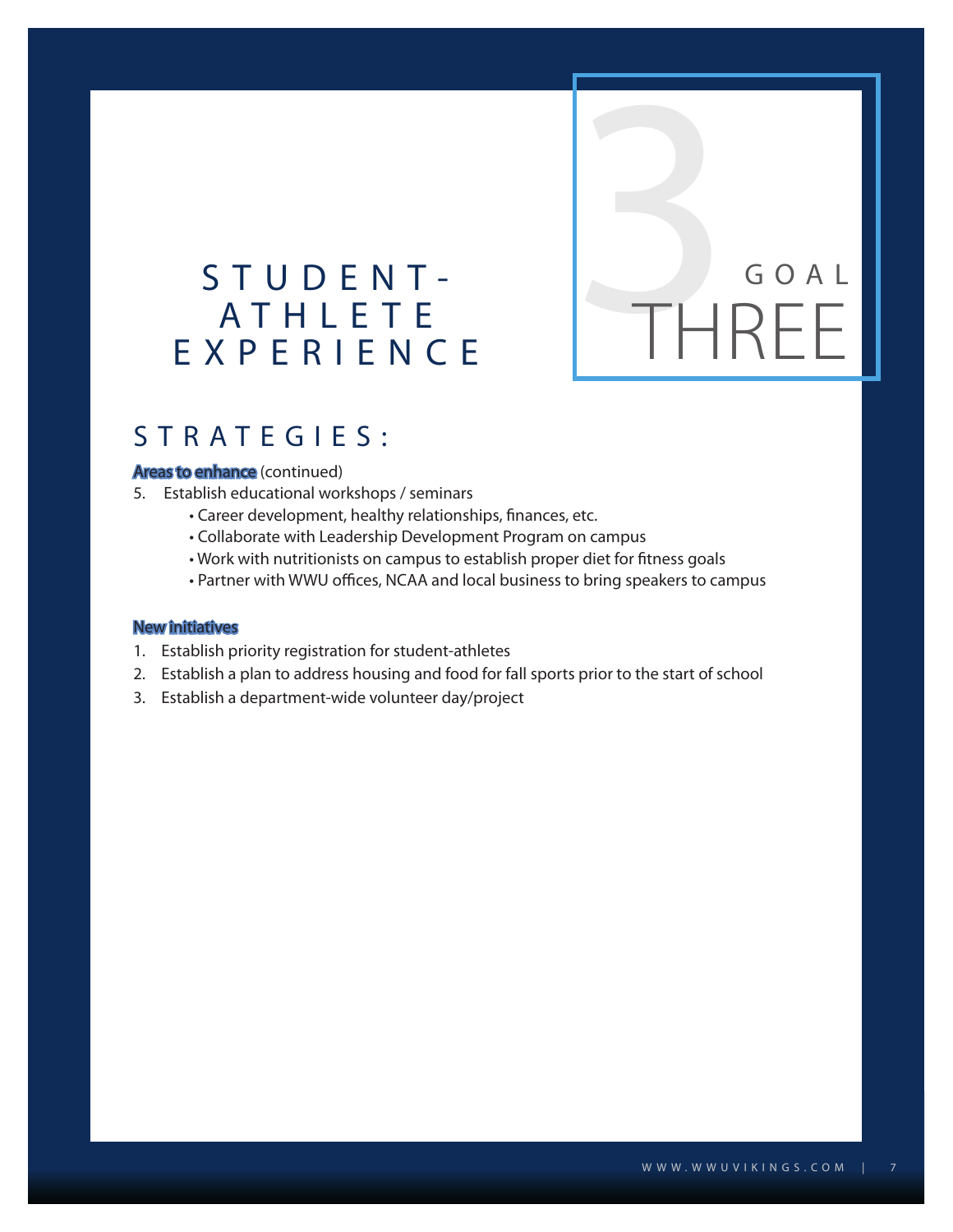# G O A L GOAL<br>FOUR

#### R E S O U R C E D E V E L O P M E N T

#### G O A L :

Continue to enhance monetary and non monetary resources to WWU Athletics through donations, corporate sponsorships, community partnerships, ticket sales, and special events

#### S T R A T E G I E S :

#### Areas to maintain

- 1. Stabilize donations, sponsorships, ticket sales and special event revenues in light of current economic climate and political climate (dropping football)
- 2. Collaborate with WWU Administration on Cold Beverage Contract
- 3. Collaborate with WWU Administration on Athletics' role in the upcoming University Capital Campaign
- 4. S&A fees, state funding

#### Areas to enhance

- 1. Reformulate corporate sponsorship program to reflect sponsorship inventory changes (web, signage, print, etc.)
- 2. Explore resources such as assistance from on and off campus entities to help in areas such as technology, graphic design, printing, staffing for projects, etc.
- 3. Engage coaches and staff in conversations regarding opportunities to uncover possible resources
- 4. Inform student-athletes about donors and sponsors and the impact they have on the department and student-athletes

#### New initiatives

8

- 1. Develop strategies to raise additional resources
	- New events
	- Hosting outside events (rents, fees, etc.)
	- New advertising revenue streams
- 2. Develop strategic goals for sport specific fund raising efforts
- 3. Conduct market research fan base

iking Strategic Plan VIKING STRATEGIC PLANT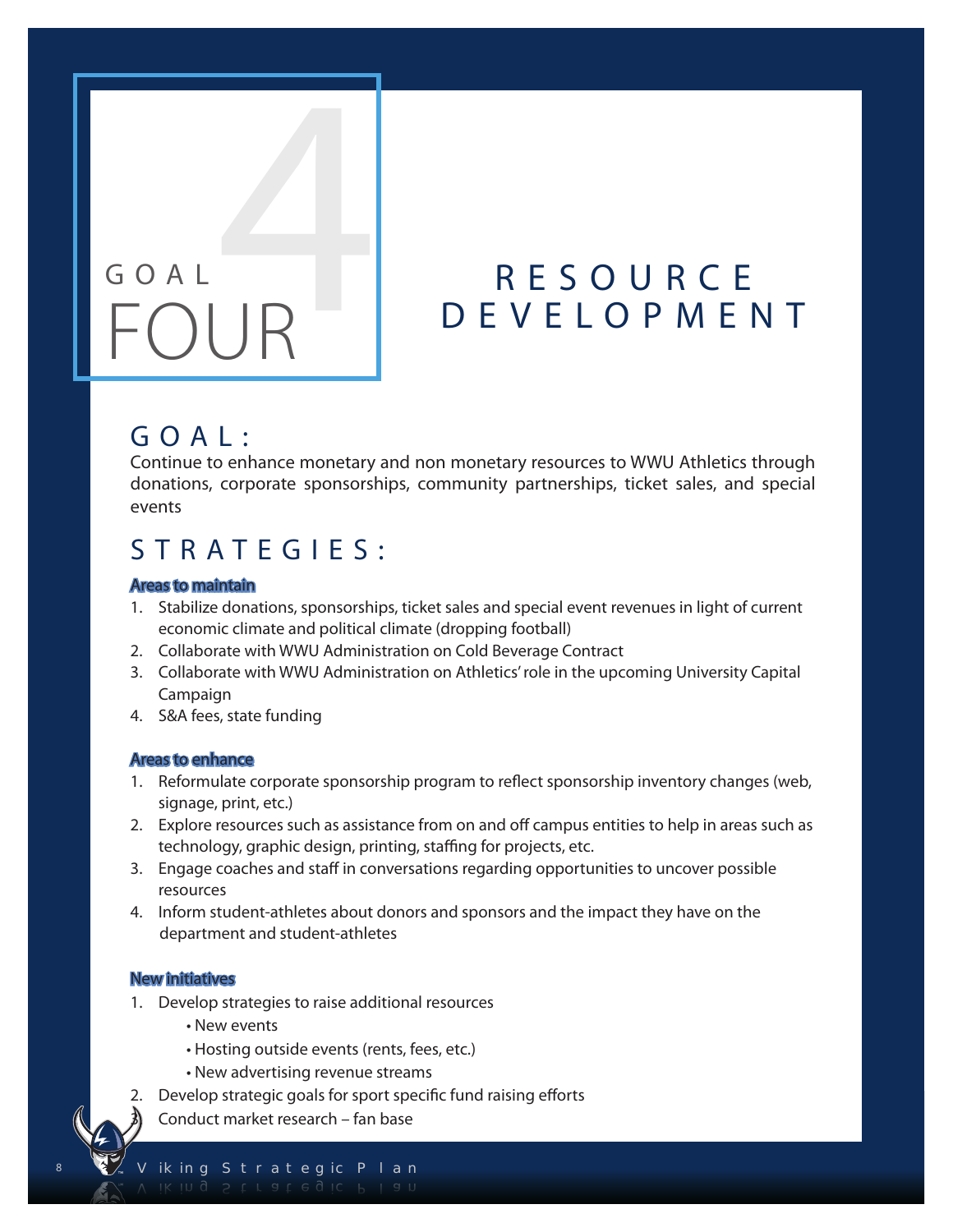#### G O A L :

Develop a master facilities plan for Athletics to address short-term and long-term needs

#### S T R A T E G I E S :

#### New initiatives

- 1. Work with Facilities Management on maintenance schedules and issues in Carver Gym:
	- Short term Carver upgrades
		- Paint Lighting
		- Carpet Classrooms
		- Safety  **Signage**
		- Restrooms Scorer's table
		- Storage VB sport court
		- Equipment room Graphics
		- Training room Foyer
		-
		-
		- Men's locker room Front entrance bricks
		- Scoreboards Window tinting
	- Evaluate scoreboard, scorer's table and message board project
	- Submit projects for minor capital improvements
	- Assess the future of Carver Gym
- 2. Collaborate with Campus Recreation in addressing facility and green space needs
	- Soccer field (Seating, lighting, scoreboards, press box)
	- Softball complex completion (Seating, press box, restrooms, batting cages)
- 3. Play a major role in the Carver Gym renovation project
	- Collaborate with Physical Education, Health and Recreation
- 4. Future performance center
	- Potential partnership with Fine & Performing Arts
	- Research various methods to accomplish the goal
	- Brainstorm with campus and community leaders on potential solutions
- 5. Establish a presence on the University Master Planning Committee
- 6. Establish funding mechanisms to support facilities master plan
	- Capital budgets, fundraising, fee-based resources, bonding
- 
- 
- G O A L FIVE F A C I L I T I E S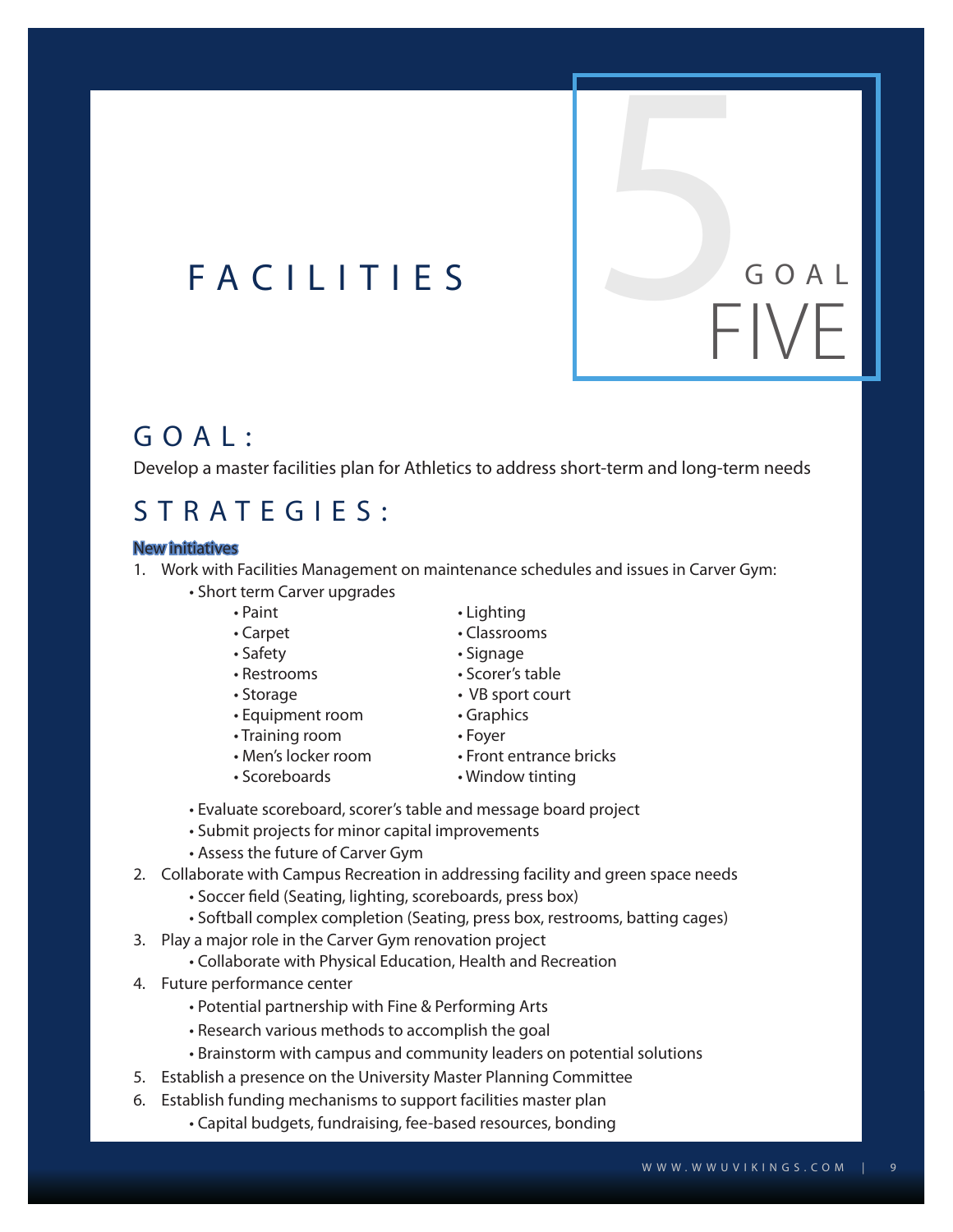#### GOAL COMMUNICATIONS

# SIX6

#### G O A L :

Improve communication with all WWU constituencies: student-athletes, coaches, students, faculty & staff, alumni, donors, ticket holders, business community and media

#### S T R A T E G I E S :

#### Areas to maintain

- 1. Conduct monthly staff meetings
- 2. Continue to provide a quality entertainment environment for fans • Provide the best in-game entertainment in the GNAC & NCAA II
- 3. Use wwuvikings.com effectively to improve communication with all constituencies
	- Utilize web solutions (Cash net for camp registration, online donations, social media, video streaming, text messaging, etc.)

#### Areas to enhance

- 1. Maintain regular communication with WWU Administration
- 2. Expand the use of web based solutions to improve communication and interaction with all constituencies
	- Cash net for camp registration, online donations, social media, video streaming, blogs, interviews, videos, etc.)
- 3. Outreach to our alumni base
	- Communication methods
	- Event planning
	- Utilize relationship with the Alumni Association
- 4. Continue to find effective and efficient ways to reach fans through new media
- 5. Provide customer service that meets or exceeds expectations
	- Improve communication between season ticket holders and the WWU Box Office
	- Utilize student-athletes (as a team) in welcoming fans to events other than their own (athletic and non-sport related such as Convocation, Viking Night, special events)
	- Train event staff

- Outfit in apparel that will be presentable and identifies staff to the public
- Instruct staff on how to handle complaints and utilize on-site administrators to resolve issues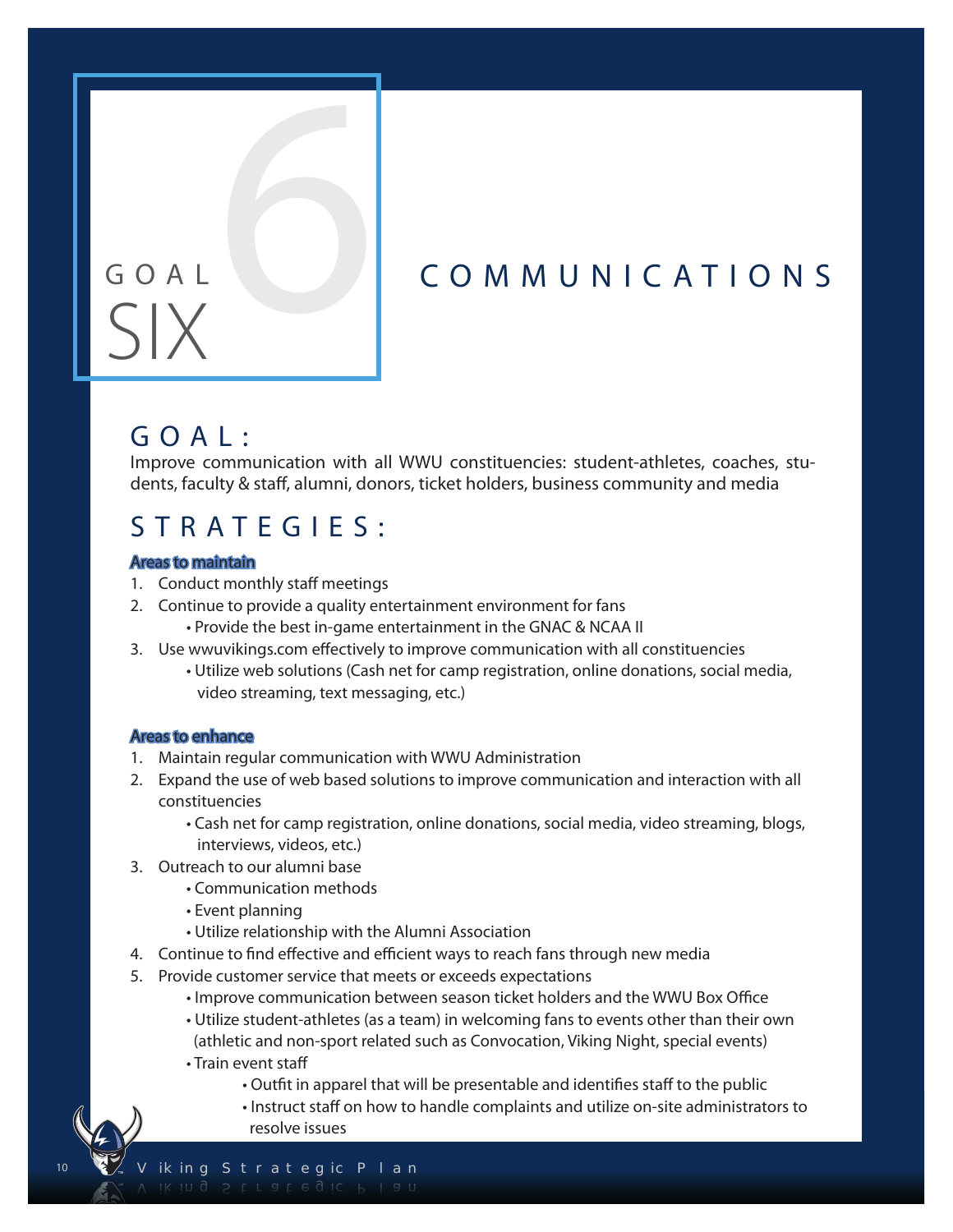#### C O M M U N I C A T I O N S

#### STRATEGIES:

#### New initiatives

- 1. Collaborate with University Communications Office
	- Establish quarterly meetings
- 2. Establish social media communications plan
- 3. Utilize new FanBase program to collect and manage database
	- Collaborate with Alumni and Foundation database manager
- 4. Install new digital signage and scoreboards in Carver Gym (see Facilities Goal)
- 5. Display pride throughout venues with banners, trophies and graphics

COAL GOAL SIX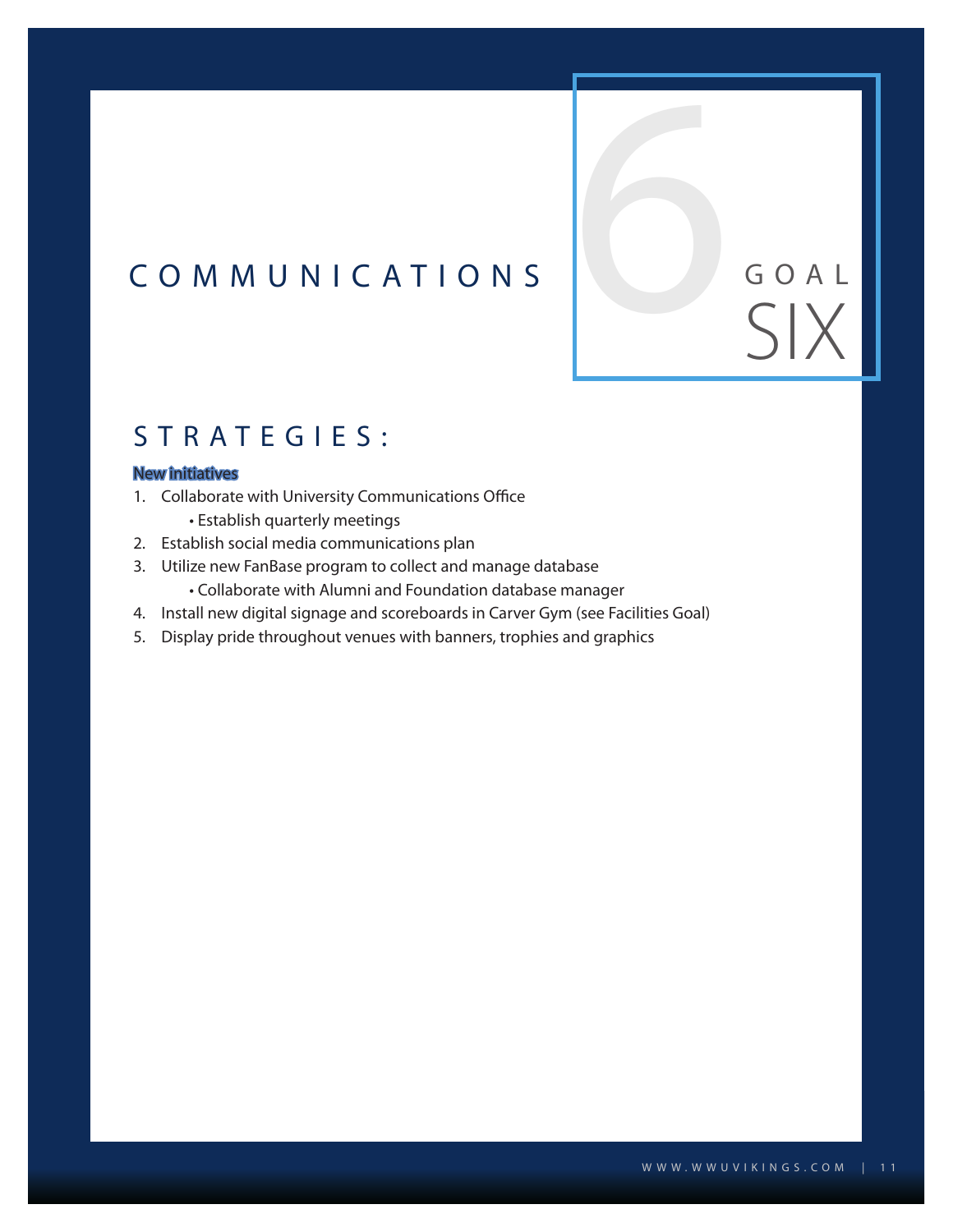# GOAL TRADITION SEVEN

#### G O A L :

Celebrate and enhance WWU's traditions

#### S T R A T E G I E S :

#### Areas to maintain

- 1. Complete Carver banner project
	- Hang national champion banners in Carver
	- Hang banners in Parberry Fitness Center

#### Areas to enhance

- 1. Work with the Alumni Assoc. to celebrate established traditions and develop new traditions
	- Hall of Fame
	- Back to Bellingham weekend
- 2. Enhance start of year student-athlete barbecue

#### New initiatives

- 1. Enhance presence in Carver Gymnasium with respect to former athletes, Hall of Fame, etc.
- 2. Re-develop the "W" Club for former student-athletes
	- Develop and maintain up-to-date database of former student-athletes
	- Communicate with former student-athletes on how to continue to be a part of WWU **Athletics**
- 3. Use wwuvikings.com and other means of communication to educate fans about the traditions at WWU
- 4. Examine letter winner program
	- Senior awards
- 5. Establish Hall of Fame committee
- 6. Develop end of the year student-athlete awards event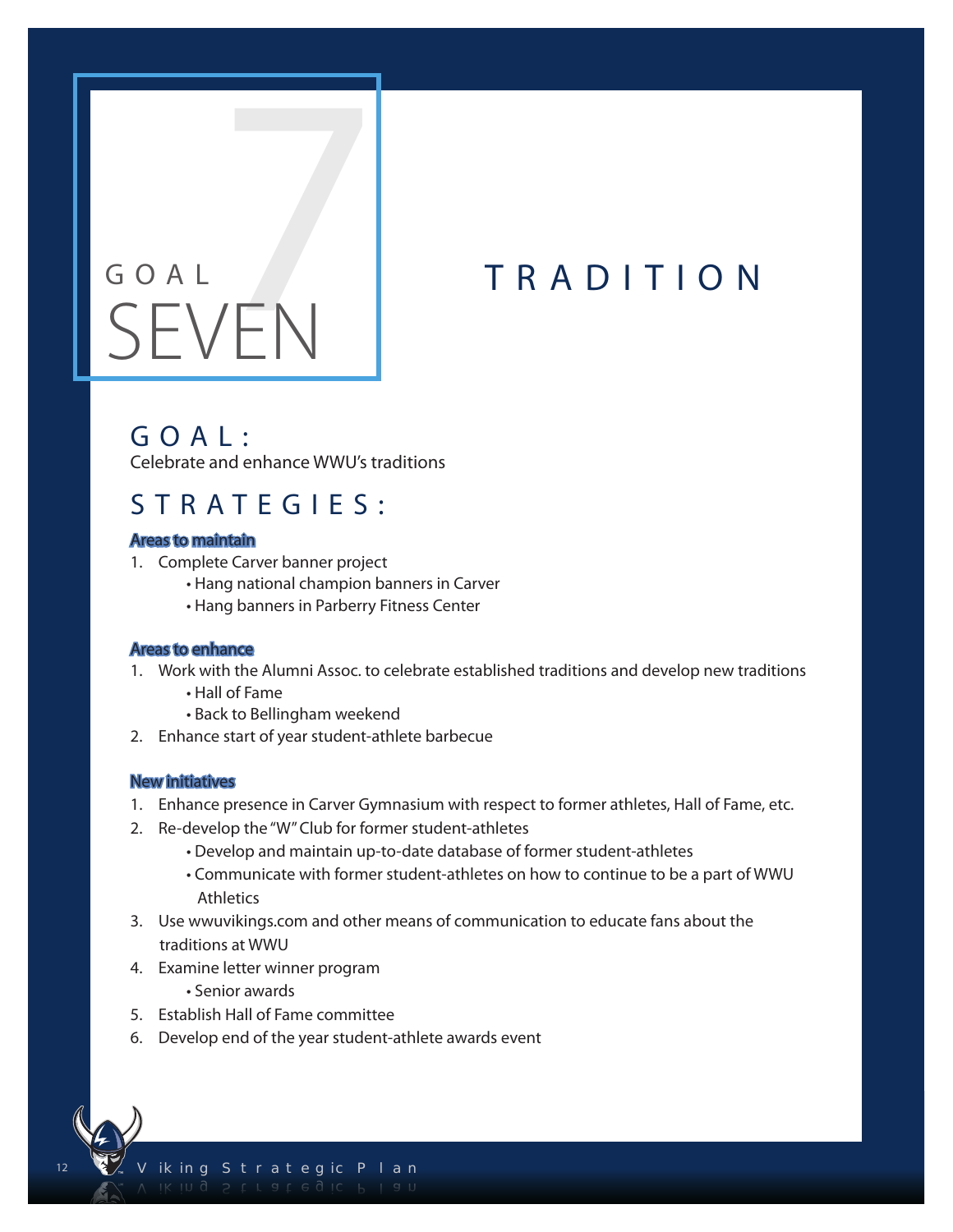#### C O M M U N I T Y R E L A T I O N S

#### G O A L :

Develop a comprehensive community relations plan to ensure student-athletes, coaches and staff actively participates in community service programs

#### S T R A T E G I E S :

#### Areas to maintain

- 1. Continue the procedure for handling donation requests
	- This written policy was developed several years ago that addresses the need to respond to and support various community non-profit organizations just as we rely on others to support our fund-raising/community relations efforts
		- Developed with WWU Internal Auditor and based on the WSU model that satisfies NCAA guidelines

#### Areas to enhance

- 1. Involve Student-Athlete Advisory Committee (SAAC) to guide WWU Athletics' involvement in community relations
	- Conduct monthly meetings to determine shared goals of the department
- 2. Review ticket policy for community groups

#### New initiatives

- 1. Conduct an audit of current community relations activities of WWU student-athletes, coaches and staff
- 2. Develop a list of 3-5 general areas that WWU Athletics is interested in supporting on an annual basis
	- Interfaith Coalition
	- Project Homeless
	- Cancer Awareness (Dig Pink, Coaches vs. Cancer, Think Pink)
	- Boys & Girls Club
- 3. Develop community relations report and distribute to all University constituencies

EIGHT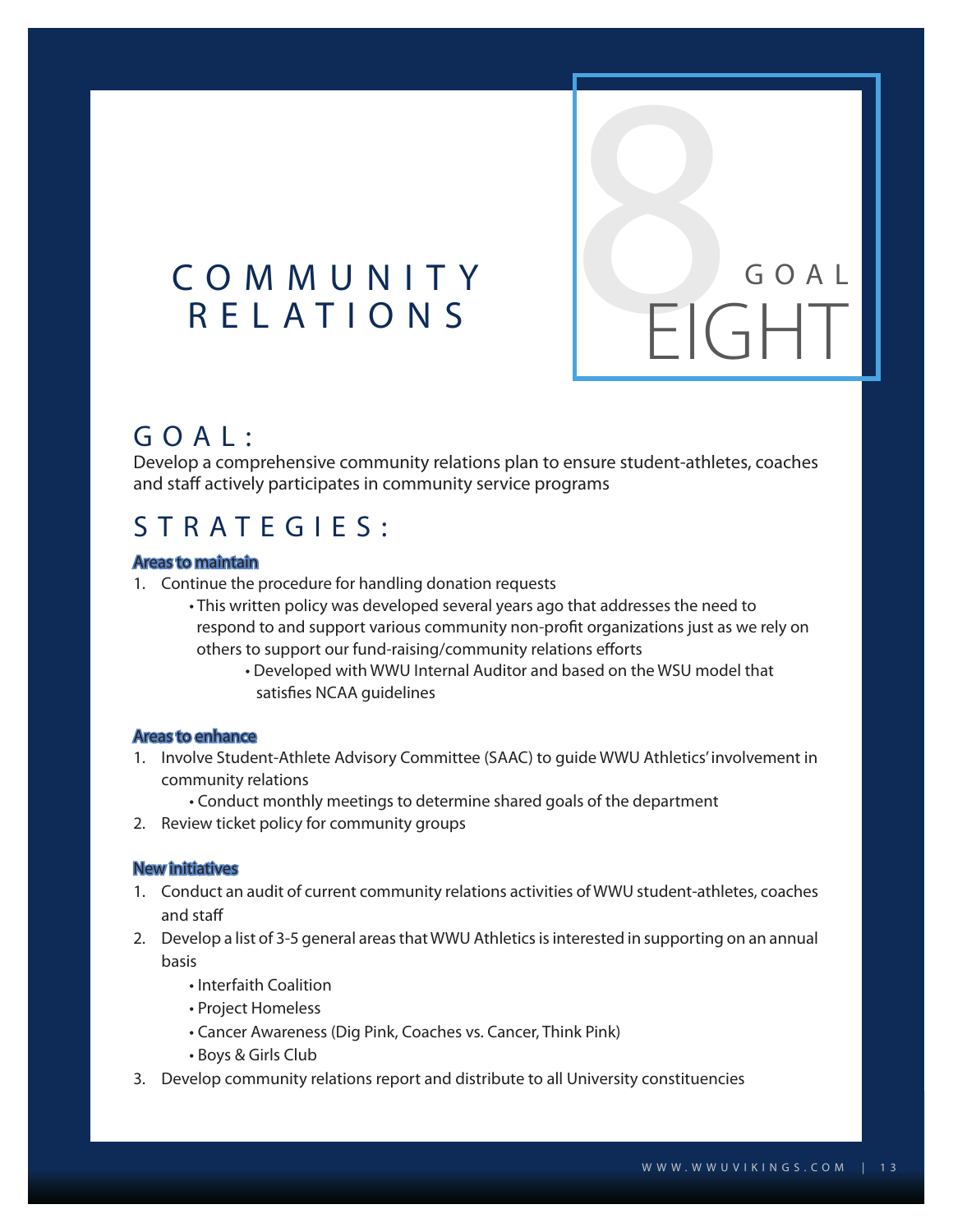# G O A L GOAL TITLE IX

#### G O A L :

Continue WWU's commitment to Title IX

#### S T R A T E G I E S :

#### Areas to maintain

- 1. Maintain participation opportunities in proportion to WWU enrollment rates
	- Practice roster management for all sports

#### Areas to enhance

- 1. Review head and assistant coaches compensation
	- Goal of coaches' salaries being commensurate with salaries at peer NCAA II institutions
	- Benchmarks consistent with top-10 teams in the country
	- Conduct research to set benchmarks

#### New initiatives

- 1. Increase the number of female coaches/staff if possible and as positions become vacant
	- Monitor head and assistant coach vacancies
	- Work with current coaches and coaching associations to identify potential job candidates
- 2. Develop facilities master plan for practice, competition, locker room, and equipment storage needs (see Facilities Goal)
- 3. Establish a Title IX Committee on campus
- 4. Evaluate equity in all aspects of athletic operations